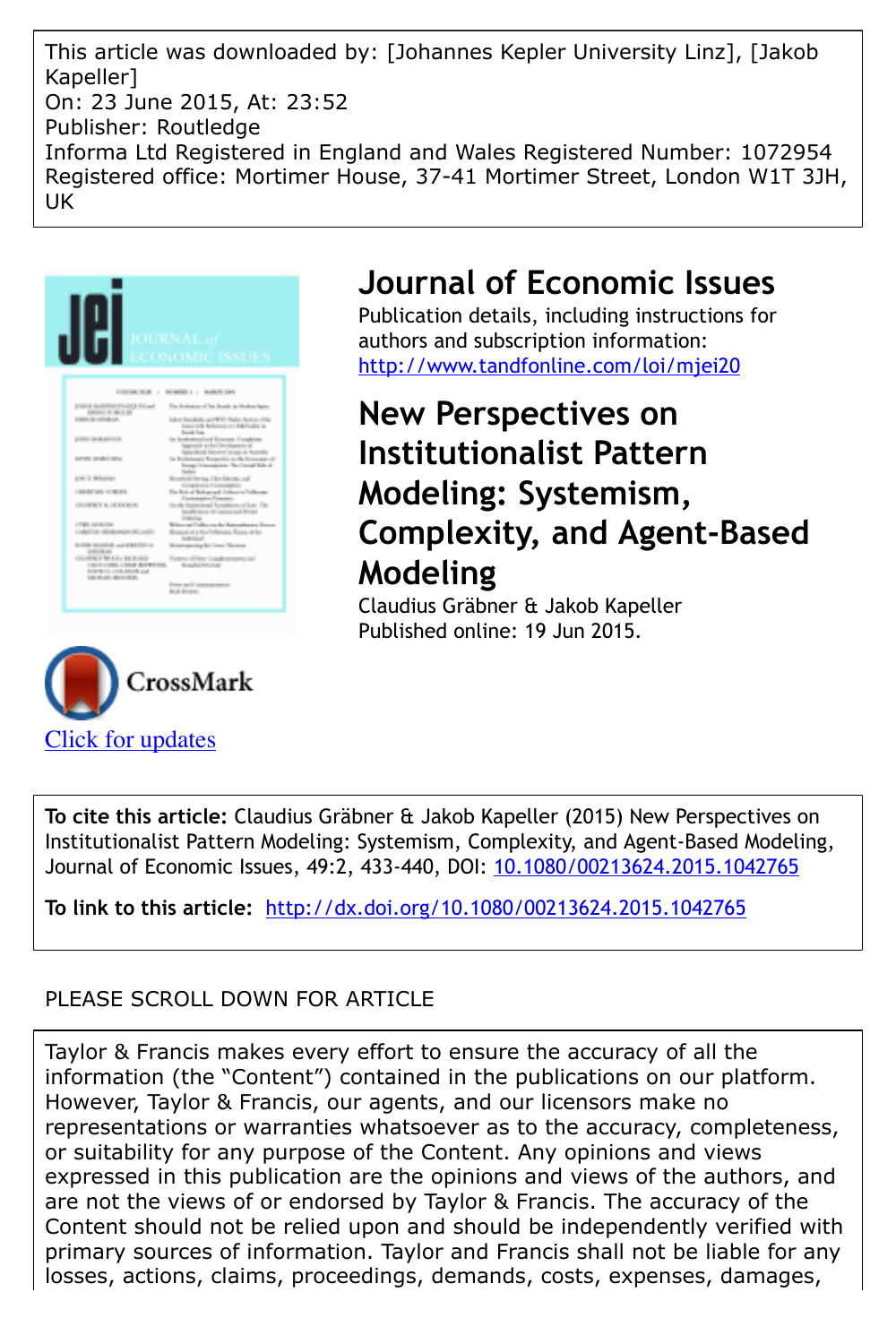and other liabilities whatsoever or howsoever caused arising directly or indirectly in connection with, in relation to or arising out of the use of the Content.

This article may be used for research, teaching, and private study purposes. Any substantial or systematic reproduction, redistribution, reselling, loan, sub-licensing, systematic supply, or distribution in any form to anyone is expressly forbidden. Terms & Conditions of access and use can be found at <http://www.tandfonline.com/page/terms-and-conditions>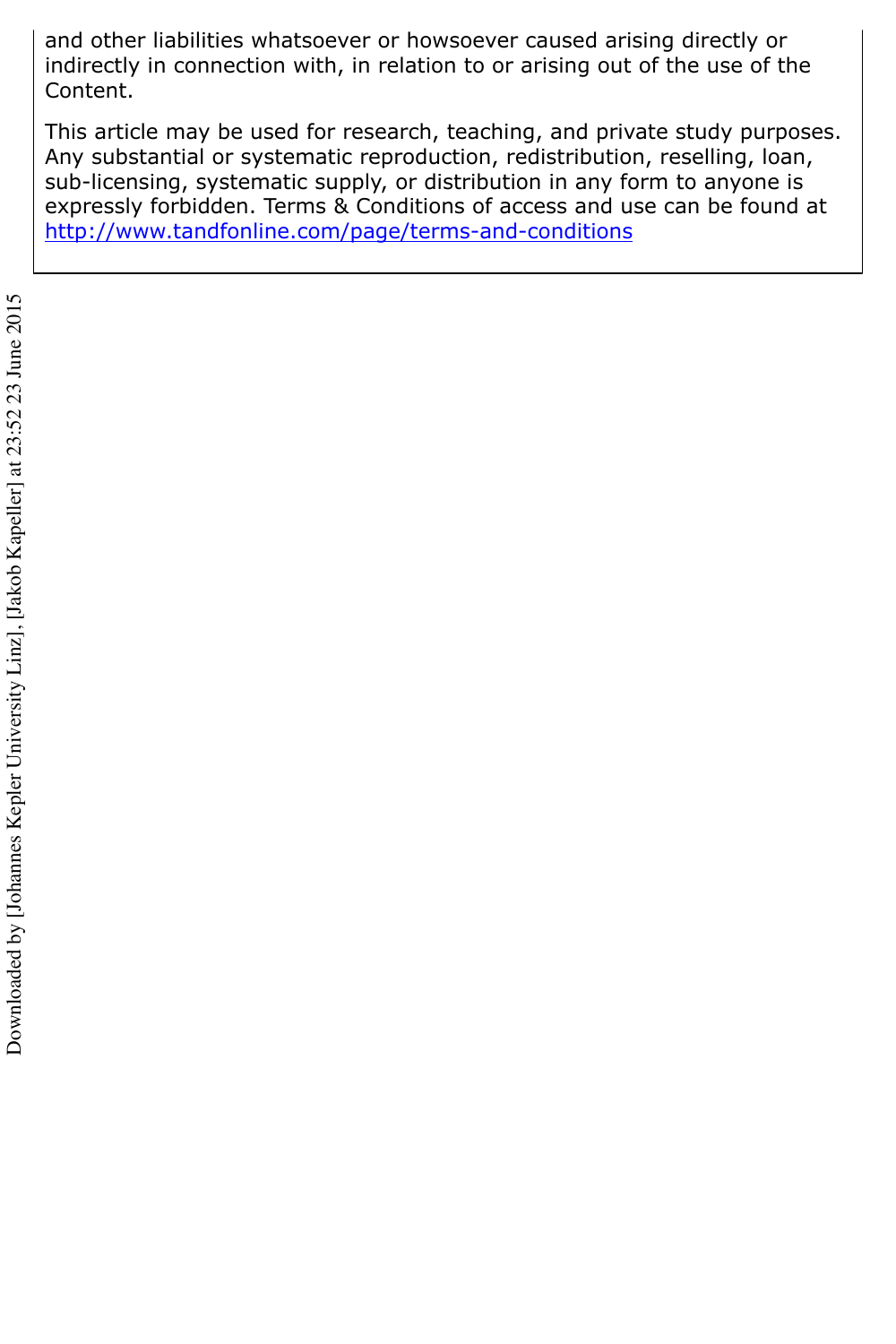

# *New Perspectives on Institutionalist Pattern Modeling: Systemism, Complexity, and Agent-Based Modeling*

## *Claudius Gräbner and Jakob Kapeller*

**Abstract:** We focus on the complementarity between original institutional economics, Mario Bunge's framework of systemism, and the formal tools developed by complexity economists, especially in the context of agent-based modeling. We assert that original institutional economics might profit from exploiting this complementarity.

*Keywords***:** agent-based computational economics, aggregation, complexity, original institutionalism, systemism

### **JEL Classification Codes: B41, B52, C63**

Since their emergence, institutional economists have discussed potential philosophical underpinnings of institutionalist theory, as well as the appropriate role for formal modeling tools in economic thinking. We use the classic methodological contributions of Gunnar Myrdal (1978) and Charles K. Wilber and Robert S. Harrison (1978) as a starting point to illustrate the affinity between original institutionalism and the concept of systemism as summarized and refined in the writings of the eminent philosopher Mario Bunge. Systemism puts an emphasis on the relations between individual agents or entities that constitute an aggregate system. Such a relational perspective implies that different ontological levels are mutually interdependent, since individuals are always relationally embedded, allowing for the whole to influence its parts and for the parts to influence the whole. As a consequence, the question of aggregation of individual behavior is seen as an interesting and potentially complicated theoretical problem instead of being understood as merely an arithmetic procedure of "summing up."

This perspective aligns well with the growing research on economic complexity, which provides a similar account on aggregation within social systems. While

*Claudius Gräbner is a research assistant at the Institute for Institutional and Innovation Economics (IINO) at the University of Bremen. Jakob Kapeller is a post-doctoral researcher at the Department of Philosophy and Theory of Science, as well as the Institute for Comprehensive Analysis of the Economy (ICAE), both at Johannes Kepler University-Linz.*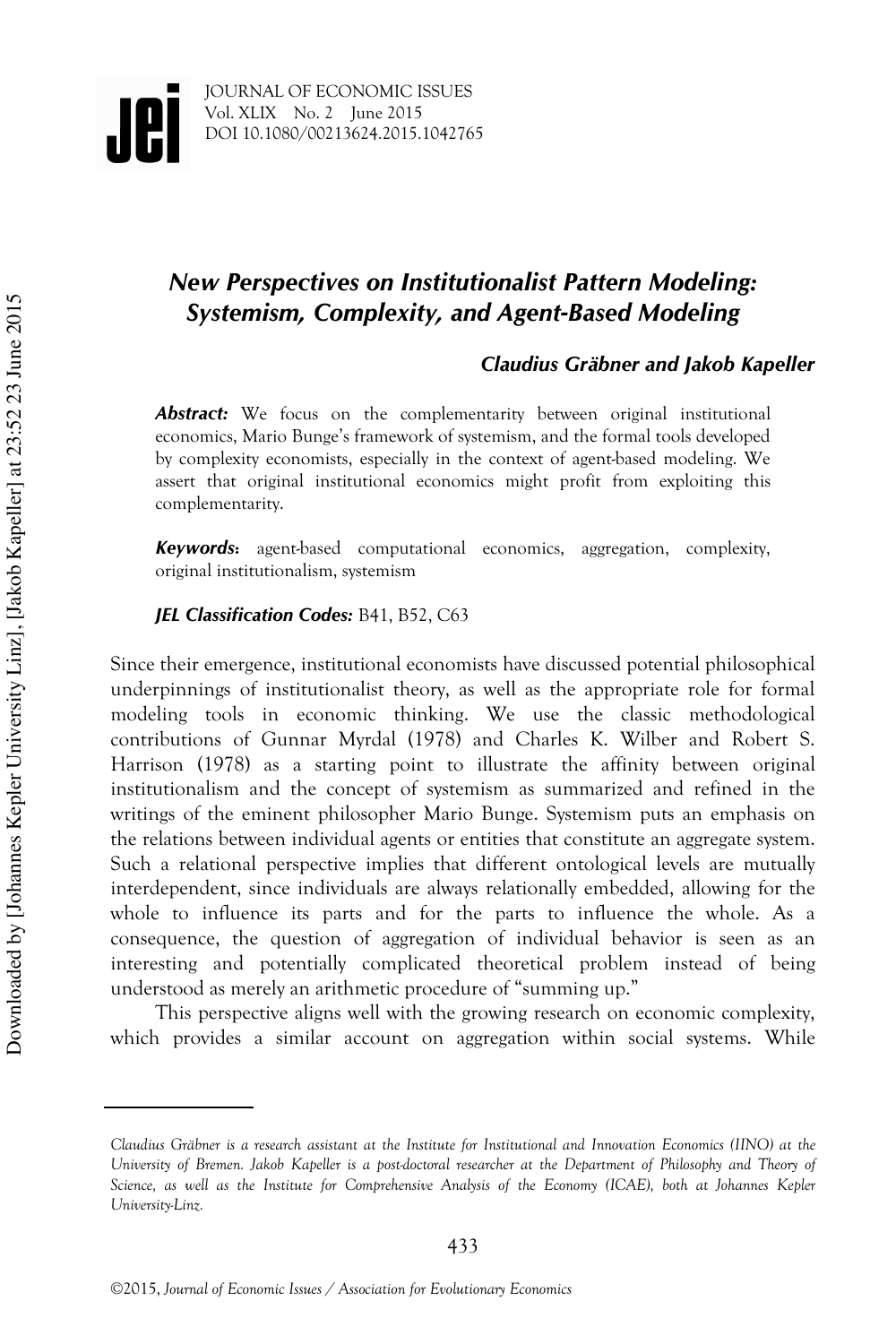complexity economics is often vague on its epistemological and ontological fundamentals, it has developed a rich toolset of formal models tailored to the analysis of complex social systems. We take the writings of Warren Weaver (1948) on complexity as a vantage point of showing how complexity aligns with systemism and institutional economics. In doing so, we search for potential complementarities between these concepts, and how these complementarities might be exploited. In particular, we discuss the potential of using agent-based models within institutionalist research.

We structure this paper as follows: Section two introduces the philosophical concept of systemism, and illustrates how it aligns with institutional thought and complexity economics, as well as possibly provides a unifying framework for these two approaches. Section three tries to develop a specific example of the general argument sketched in section two by referring to the use of agent-based models in institutionalist analysis. Section four contains our conclusions.

#### *Systemism, Complexity, and Institutionalist Pattern Modeling*<sup>1</sup>

Although the label of systemism might seem novel, the corresponding ideas regarding research practice are far from being entirely new. In his various writings on systemism, Mario Bunge provides a series of illustrative examples for "systemist" social research. In this context, he gives due credit to a series of well-known institutional economists, whom he conceives as systemist researchers — in particular, he mentions Gunnar Myrdal (Bunge 2012, 30), Max Weber, Joseph A. Schumpeter, Thorstein Veblen, and K. William Kapp (Bunge 1999, 92-93), as well as John Maynard Keynes and Wassily Leontief (Bunge 2004, 187). Bunge's observation suggests a clear affinity between the concept of systemism and institutionalist economics.

**444**<br>
Claudius Gräbner and Jakob Kapeller<br>
coorpilesty recouvering is of rev vague on the repletenduated and order<br>
functioned and choosing baselined and choosing baselined and choosing<br>
of complex sectial systems. We ta In his account on systemism, Bunge asserts that any object or entity is either "a system or a part of one … [whereby] a system is a complex object, every part or component of which is connected with other parts of the same object in such a manner that the whole possesses some features that its components lack – that is, emergent properties" (Bunge 1996, 20). Hence, he ties the concept of a system to the idea of related nodes forming an aggregate with some emergent properties. These emergent properties carry mechanisms, which effects lead to continuous effects of change and stabilization. That is why we conceive them "as a process (or sequence of states, or pathway) in a concrete system, natural or social" (Bunge 2004, 186). These mechanisms are mostly "concealed," and thus "have to be conjectured" (Bunge 2004, 186), which constitutes an important parallel to the natural sciences. Some mechanisms are "essential" in that they are unique to a given system (Bunge 2004, 193), and that they potentially carry "specific" functions that may be used to achieve specific goals. While mechanisms can be distinguished from functions (the former answer how things work, while the latter show how to achieve a given aim), they can

<sup>&</sup>lt;sup>1</sup> The first part of this section draws on Jakob Kapeller (forthcoming).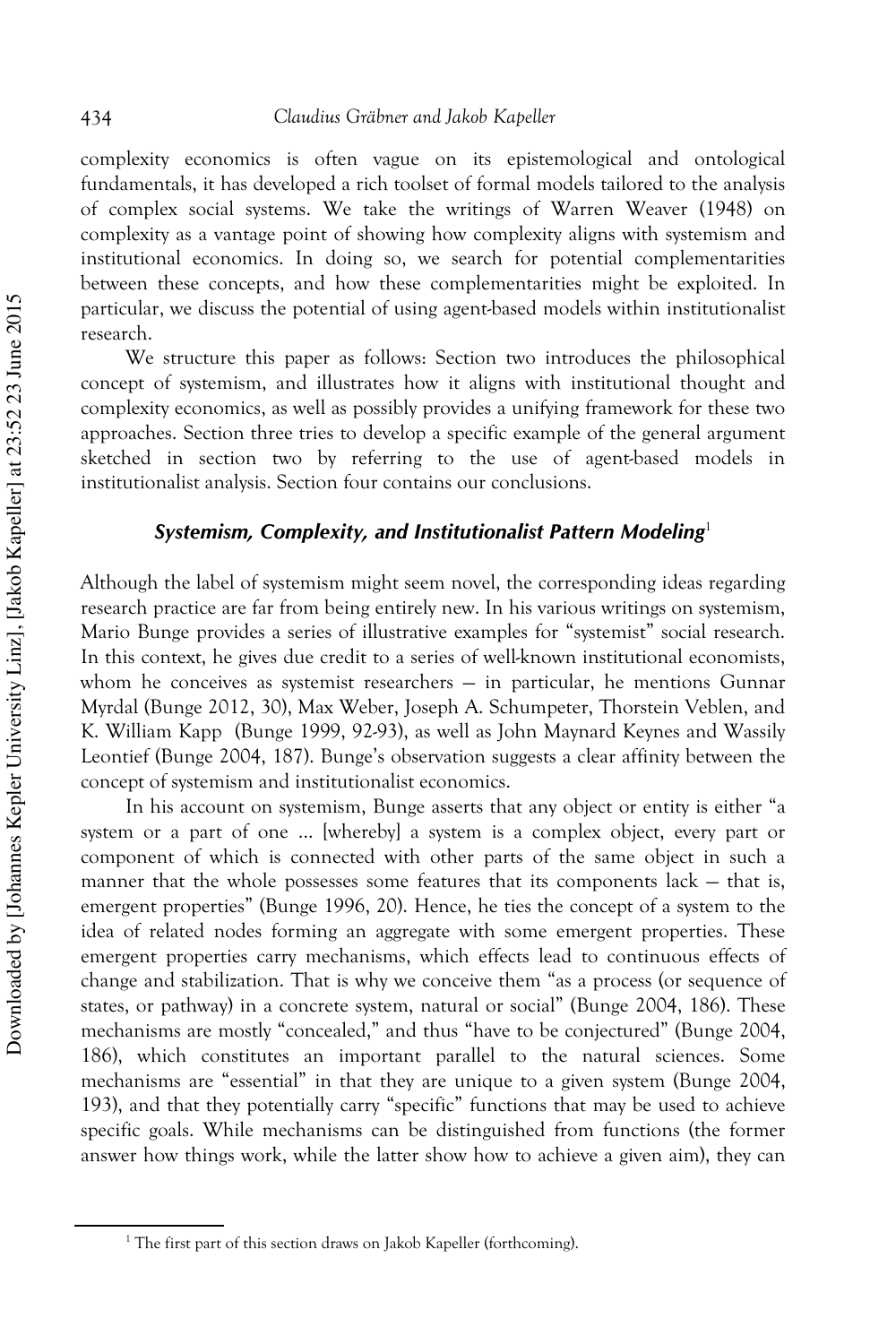still be mapped onto each other. In this context, the function-mechanism relation is principally one-to-many, since different mechanisms can be used to achieve a specific aim. Success on markets, for instance, can be achieved through a variety of mechanisms, hence "markets can be conquered" through different ways, for example, "by force, dumping, free-trade agreements or even honest competition" (Bunge 2004, 194).

Any system can be characterized by a specific *composition* (the set of nodes), an *environment* and a certain *structure or organization* (the collection of relations between the nodes as well as between the nodes and the environment). The latter is a novel and necessary element of any system as well as the source of emergent properties, hence mechanisms. For instance, the degree distribution of the network structure representing scientific communication, which follows a power-law at the very top, is intrinsically related to what Robert K. Merton famously termed the "Matthew Effect," i.e., the mechanism allocating prestige to different scientists, which is determined by the relative prestige these scientists have accrued in the past (de Solla Price 1965; Merton 1968). Thus, one main contribution of systemism from a practical perspective is its capacity of putting the most interesting aspect of any system  $-$  e.g., the organization of relations — at the center stage.

While this basic concept of a system can be applied to a variety of concrete or even conceptual items, for the matter at hand, we can explicitly apply it to social systems like a family, a firm, or a nation. Therefore, novel properties emerge at the level of the whole system (global properties, such as a firm's success or failure), or at the level of its individual components (relational properties, such as the role assigned to a given employee). By focusing on the relations between individuals, systemism aims to transcend the traditional dichotomy of individualist and holist approaches, while preserving "the grains of truth" involved in these approaches. Following this argument, Bunge juxtaposes systemism to individualism and holism by referring to three different layers: ontology, methodology, and morals (Bunge 1996, 2004). Table 1 gives a stylized representation of the differences between three distinctive approaches with respect to ontology and methodology, which are our focus here.

New Perspectives on Institutionalist Pattern Modeling<br>
and the marged once each celur. In this concert, the function-mechanism relation as<br>
principality one-comany, are different mechanisms can be used to achieve a specif The idea of systemism is not entirely new to institutionalist economics. In their classical methodological papers, Myrdal (1978) and Wilber and Harrison (1978) already emphasize both systemism and holism. According to their definitions, the former means that the patterns emerging from the joint behavior of different individuals cannot be derived from analyzing a single agent in isolation, while the latter was meant to accentuate the importance of potential downward effects in social systems. In this context, Bunge's main contribution to institutional economics is in explicitly clarifying the double role of emergent properties that constitute a joint interaction, and thus may carry mechanisms of downward causation. Hence, in Bunge's account of systemism, the complexity introduced by relations may give rise to mechanisms of downward causation, thereby rendering the reference to holism superfluous by deriving the possibility of downward causation from the original proposition that "parts are so related that their functioning is conditioned by their interrelations" (Gruchy 1947, 4). The fact that, for Bunge, social systems and their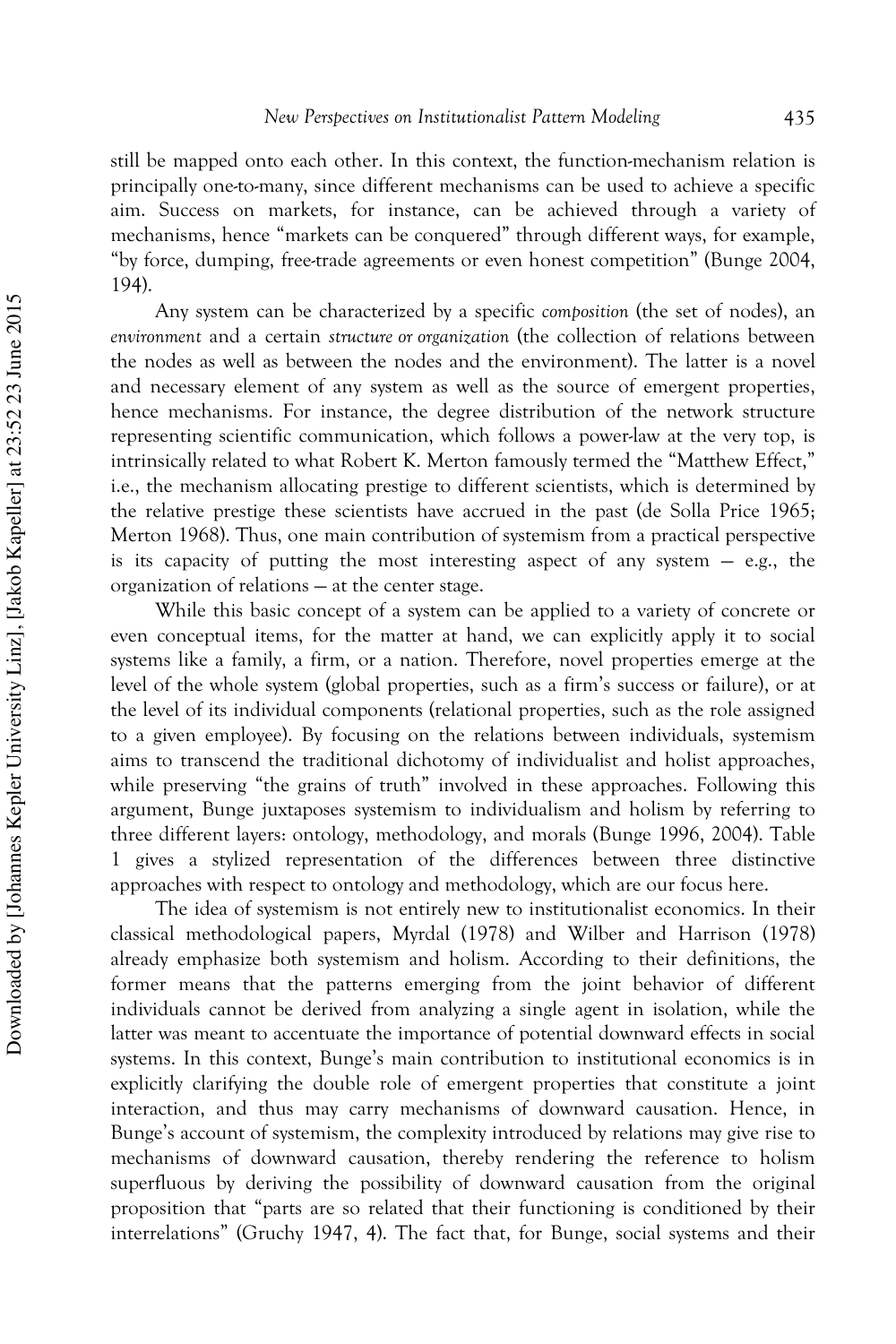constituents are inherently dynamic provides another parallel to the classic account of Wilber and Harrison (1978), who assign an important role to evolutionary thinking. Given this background, it seems fair to say that systemism is an implicit cornerstone of institutionalist theorizing and modeling.

|             | Individualism                                                                                                                       | Holism                                                                                                                                                     | Systemism                                                                                                                                                           |
|-------------|-------------------------------------------------------------------------------------------------------------------------------------|------------------------------------------------------------------------------------------------------------------------------------------------------------|---------------------------------------------------------------------------------------------------------------------------------------------------------------------|
| Ontology    | A society is an<br>aggregate of persons -<br>any super-individual<br>totalities are fictitious.                                     | A society is a whole,<br>transcending its<br>members due to<br>emergent and<br>non-reducible<br>collective properties.                                     | A society is a system<br>composed of changing<br>subsystems and has global<br>properties, both reducible<br>and non-reducible.                                      |
| Methodology | Social science is the<br>study of the individual,<br>and to explain a social<br>fact amounts to<br>explaining individual<br>action. | Social science is the<br>study of social wholes<br>since only they may<br>constitute social facts,<br>which, in turn,<br>determine individual<br>behavior. | Social science is the study<br>of social systems; their<br>changing composition,<br>environment and<br>structure, as well as the<br>mechanisms they bring<br>forth. |

**Table 1. Individualism, Holism, and Systemism in Comparison** 

*Source: Based on Bunge (1996, 243-268).* 

Moreover, a close reading of Wilber and Harrison (1978) also suggests that a high priority was given to understanding the relation between different ontological levels of the economy. A similar emphasis can also be found in Bunge, who argues that "social sciences study social systems and their subsystems and supersystems" (1996, 273). He recognizes that any system carries emergent properties as ontological novelties, which may come in two forms: either the system possesses some properties that its parts do not possess (global properties), or the parts possess some properties exactly because they are part of a given system (relational properties). Therefore, the approach to understand emergent properties as ontological novelties is rather a universal take on the question of whether "more is different" (Anderson 1972).

Systemism further posits that different ontological levels in social research — no matter where these levels are exactly located in a given application — are bridged by mechanisms (additionally to within-level mechanisms), which replace those simple aggregation rules that are exemplified by typical formal procedures (e.g., summing up, calculating a mean, classifying, etc.). The question of "aggregation" is explicitly tackled as a potentially interesting theoretical problem and not primarily as a technical difficulty. Therefore, these "bridging" mechanisms can take the form of agencystructure relations (i.e., a bottom-up mechanism or upward causation), or structureagency relations (i.e., top-down mechanisms or downward causation).

Institutionalists have already developed numerous candidates for such bridging mechanisms in their (mainly verbal) models, such as, for example, the concept of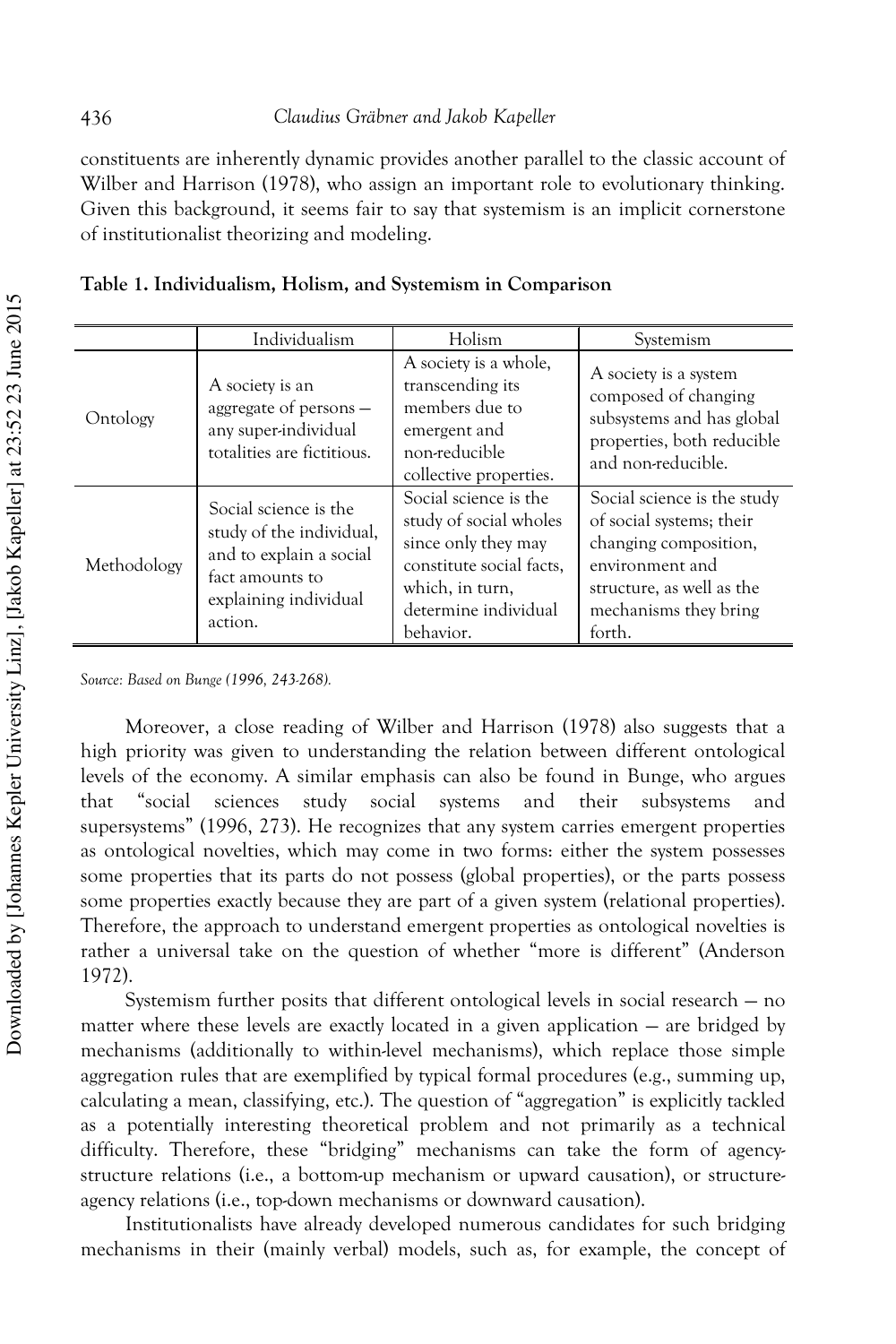*reconstitutive downward effects* (Hodgson 2002, 2006, 2011), or *social emulation* (Veblen [1899] 2007). The question of whether there are more formal tools that can help institutionalists understand aggregation via mechanisms, as suggested by systemism, has led to another stream of literature, known as complexity economics. This line of research has developed numerous, mainly formal tools that allow for studying the economy as a complex system. Although the idea of complexity developed independently from systemism and institutionalism, the similarities of the theoretical frameworks are striking. The concept of complexity dates back to, at least, 1948, when Weaver made the important distinction between simple and complex scientific problems. Simple problems include only very few variables and were studied by pre-1900 physics and engineering. All problems, involving living organisms, can never fall into this category as they involve many different aspects and interrelated factors that can hardly be separated (Weaver 1948, 537-538).

Weaver distinguished between *organized* and *disorganized* complexity. A system consisting of many components shows disorganized complexity if some emergent pattern exists because the linear interactions between the different elements smooth each other out. The Law of Large Numbers can be interpreted as such an emergent pattern. Econometric work generally assumes this kind of complexity when it takes error terms to be identically and independently distributed. By contrast, a system showing organized complexity exhibits patterns that emerge because the interactions of the different elements do *not* smooth each other out (i.e., are non-linear). In this case, there is a kind of self-organization of the system, whereby the factors interrelate in such a way as to form an organic whole (Weaver 1948, 539).

While the analytical models of neoclassical economics presume the economy to show disorganized complexity, the perspective of institutionalist modeling expects the economy to reflect an organized complexity. The strong theoretical affinity between the complexity approach to the economy and the perspective of insitutionalism/ systemism suggests numerous potential complementarities. In particular, institutionalists might find some of the formal tools of complexity economics adequate to enhance the generality and the rigor of their verbal pattern models. On the other hand, complexity economics is a very diverse field that lacks a general epistemological and methodological foundation. In this context, systemism might provide both accounts with a common philosophical framework and a general platform for the discussion and development of theoretical arguments.

In the next section, we assess the potential of one particular tool, often related to complexity economics — agent-based modeling. We do this in order to enhance and complement institutional pattern modeling for the purpose of gaining a deeper understanding of the systemic properties of complex economic and social systems.

#### *Systemic Analysis: A Plea for Agent-Based Models in Economics*

Agent-based models (ABMs) are usually expressed via a programming language and aim to represent situations, where individual actions lead to patterns that, in turn, reflect on individual behavior. One can conduct artificial experiments by changing an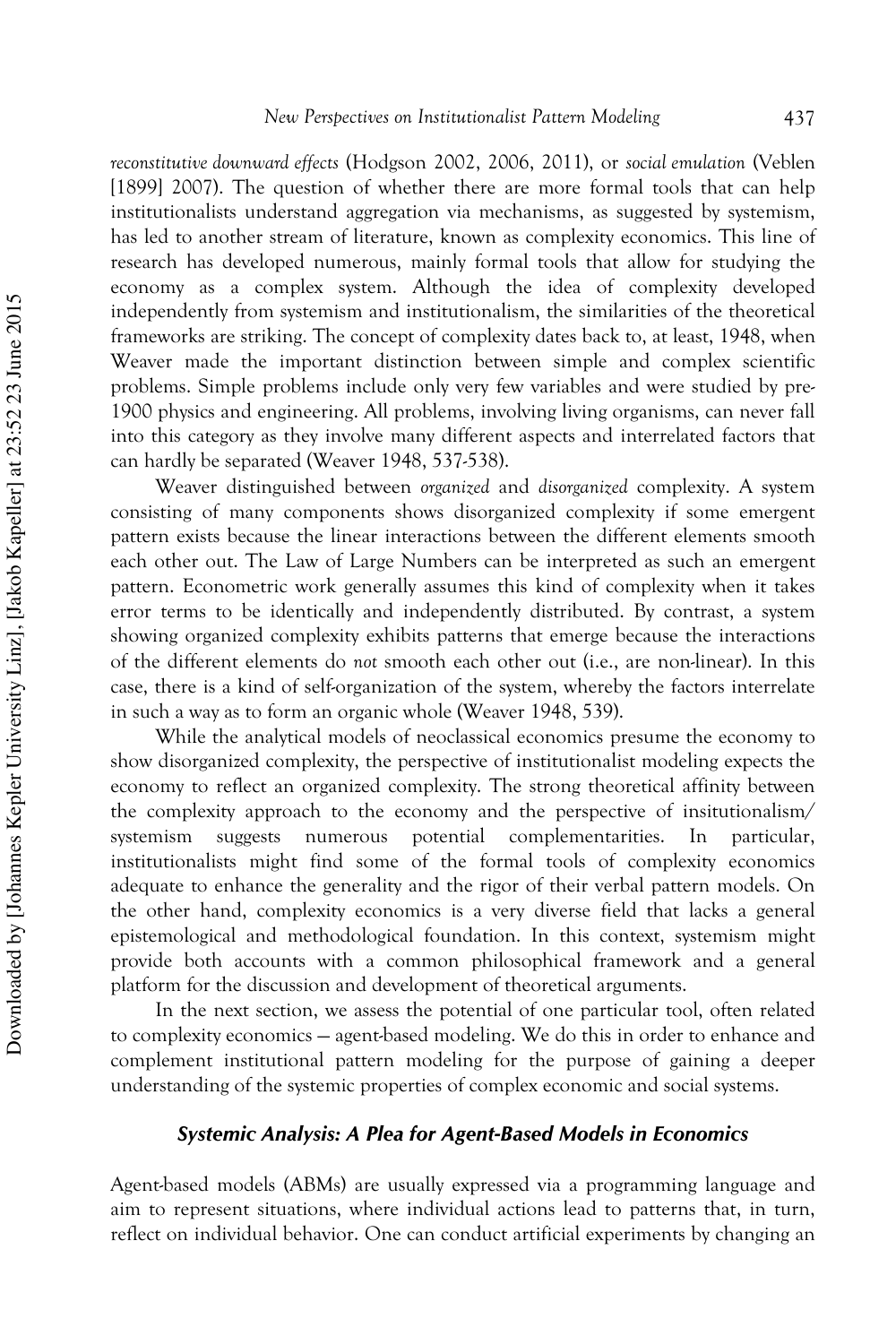#### 438 *Claudius Gräbner and Jakob Kapeller*

aspect of the model, and then study how this affects the dynamics of the system under observation. While ABMs are considered formal models, they differ from the strict analytical framework of conventional economics as the modeler is not forced to make assumptions in such a way that the system stays analytically tractable and exhibits a clear equilibrium. Because the models are solved computationally, assumptions can be made on entirely proper considerations. In particular, agents' behavior does not have to be represented via convenient equations, but agents are more intuitively specified by attributes and rules implemented in a certain programming language. Such a specification of the agents allows the natural implementation of heuristics, learning behavior, and habits into the methods of the agent objects.

The social embeddedness of agents is considered through an underlying possibly changing — graph that specifies the neighborhood of an agent, i.e., the set of agents it can interact with. Depending on the degree of realism implemented in crafting the model, such a graph could represent a simple grid or an actual interaction structure among agents. The advantages, in contrast to conventional economics, are twofold: First, there is a greater degree of freedom regarding the specification of individual behavior. Second, the interdependence of the economic agents is taken into account, so that group formation and dynamic power relations among agents can be explicitly modeled. Both aspects, in turn, allow for introducing more realism in economic modeling.

 also that of other single agents, a group of agents, or the state of the system as a whole, Because agents' rules may not only consider the current state of an agent, but the interdependence of different ontological levels can be directly implemented in an ABM. Another particular feature of ABMs, in comparison with analytical models, is that they refrain from assumptions about fictitious central planning mechanisms, such as the Walrasian auctioneer. Consequently, they allow the study of the economy as a *self-organizing* system *without* central control. The overall dynamics is then truly the result of the interactions of its constituent parts and the interplay of different ontological levels.

The resulting models are very diverse. There are ABMs that aim to be as realistic as possible and are extremely complex, while others try to illustrate a certain mechanism or a combination of mechanisms and remain rather abstract. Not all potential ABMs are compatible with institutionalist methodology and theory and, in most cases, the ABMs are only one piece of a broader institutionalist analysis of the problem at hand. Nonetheless, the following example illustrates what institutionalist ABMs could look like, and what role they can play in a broader analysis.

Geoffrey M. Hodgson and Thorbjorn Knudson (2004) use an ABM to illustrate the importance of habit formation for the emergence of social conventions in a setting, where reconstitutive downward effects play an important role and the different ontological levels of the system under investigation are strongly interrelated. The authors study the emergence and evolution of a simple traffic convention, where agents drive cars on a ring structure — half of them clockwise, the other half counterclockwise. At every round, each driver has to decide whether he/she wants to drive to the right or to the left. The authors clarify that the experimentation with different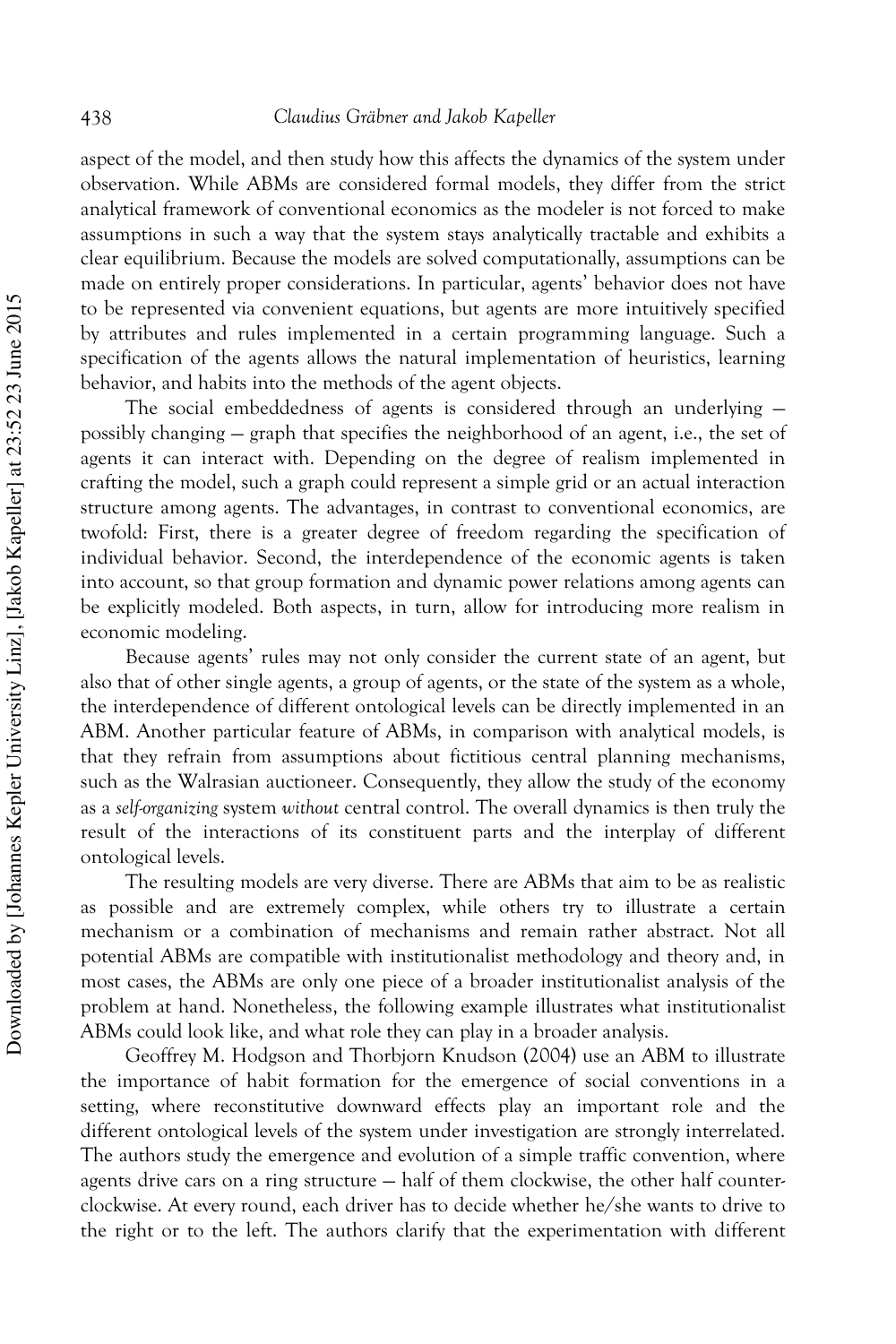decision rules in their ABM helped them identify a surprisingly easy, but very effective decision procedure (Hodgson and Knudson 2004, 23). That is, drivers develop a habit of driving either to the left or to the right, and the model shows how the presence of habit fosters a convergence to a drive-left or drive-right convention. The model also shows that habit formation alone is not sufficient for the emergence of the convention, but has to be supplemented by a selection mechanism that leads to a stable traffic rule. Due to the modular structure of their ABM, Hodgson and Knudson (2004) were also able to study what happens if habit is substituted by inertia, which resulted in less convergence in terms of traffic rules. Based on these findings, the authors concluded that the functioning of institutions is best interpreted as influencing habits rather than behavior or preferences. This application illustrates how ABM can be used to study different mechanisms and their mutual influences on each other in one coherent model.

Other recent examples of papers that successfully make use of ABM to implement an institutional pattern model include the following: Wolfram Elsner and Torsten Heinrich (2009), who focus on the meso-level of the economy, use an ABM to study the group sizes and agency mechanisms fostering cooperative behavior among agents, and use their findings to provide a model-based rationale for the existence of a "variety of capitalism" (Hall and Soskice 2001). Bernhard Rengs and Manuel Wäckerle (2014) build an extensive ABM of the European Monetary Union. They include fundamental institutionalist concepts, such as conspicuous consumption, in a model that represents both the real and the financial sector of several countries, including their political institutions, and allows for a dynamic analysis of different institutional settings. Manuel Wäckerle, Bernhard Rengs, and Wolfgang Radax (2014) illustrate the impact of trust and leadership on the life cycles of social institutions. Compared to classical game theoretic contributions, their agent-based framework allows them to study the interplay of agency and social structure more explicitly.

#### *Conclusion*

We argued that institutionalists can benefit greatly both from the philosophical framework of systemism and the application of ABMs as one possible operationalization of this general framework. In some classic methodological research, institutionalist authors identified holism, systemism, and evolution as the cornerstones of institutionalist analysis. Bunge's concept of systemism ties together all these ideas in one coherent framework, labeled systemism. We tried to show that this systemist perspective on the economy aligns well with a conception of the economy as a complex system. Building upon the definition of organized complexity due to Weaver (1948), we argued that there are considerable complementarities between complexity economics and original institutionalism, which are easily accessed from a systemist viewpoint. Finally, we illustrated our claims by referring to a simple ABM (Hodgson and Knudsen 2004), which incorporates some of these complementary aspects. The above said, of course, does not imply that ABMs substitute a broader analysis, but rather that they need to be embedded into an adequate institutionalist process story in order to get epistemic meaningfulness.